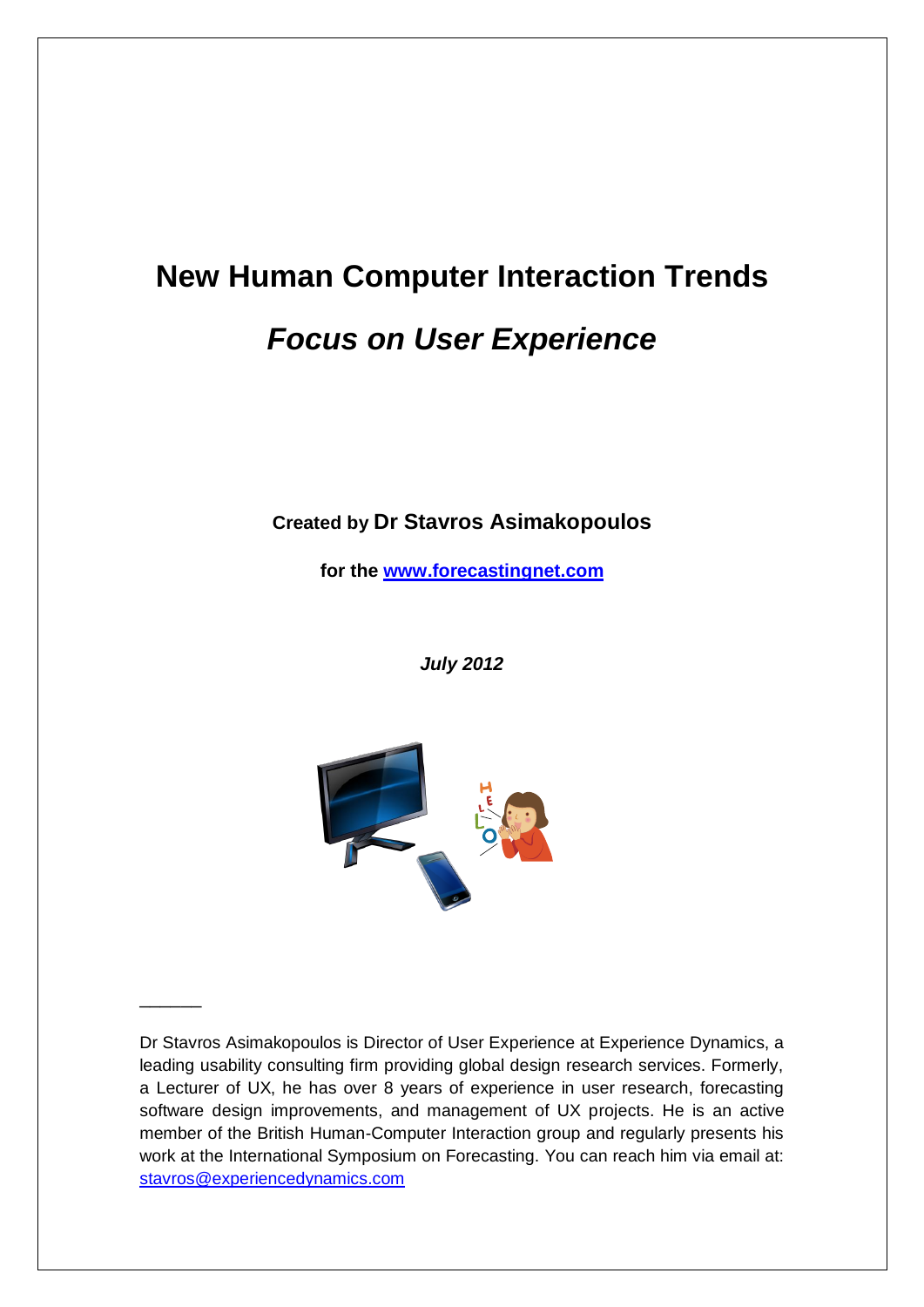### **A usual day…**

You are walking on the street, en-route for meeting your girlfriend. You are late and should have already made reservations for lunch. Disaster? Not really! Your sunglasses-your latest gadget-takes care of everything: spotting the closest Italian restaurant-your girlfriend loves Italian cuisine, making reservations on-line and giving directions to you and your girlfriend-you both bought the same pair! One more thing to take care of and everything should be in order. You instruct your sunglasses to send a message that you will be a few minutes late. You still haven't used to actually talk to your sunglasses, but heck that might be the normal way of doing things soon. Lunch is over now and you should get back to work. You really like the new screen they set up in your office lately. It's like what Tom Cruise used in Minority Report. Just point and click, but without actually clicking on anything. You just use gestures to control what's happening on screen and talking at the same time instead of typing. It was about time to get rid of that clumsy keyboard. It was a thing of the past…

*If you think that all of this is Science Fiction, then welcome to the future of Human Computer Interaction…*

### **The future of HCI**

Imagine a world where you can receive information that is relevant to you, your family, and your business, in real-time, based on your interests, activities, or desires. Now, imagine that this could also be filtered by your current location and accessed through your smartphone or tablet PC, your smart TV, your car, or even your glasses.

Science Fiction? Not at all. All the future technologies for smarter, simpler, and better human computer interaction are already here, waiting to get standardized and go mainstream. Most major IT and Digital equipment players are making their first moves, placing themselves strategically on the board.

Three pillars of Human Computer Interaction (HCI) are currently expanding, shaping the future of digital interaction as we speak: v*oice recognition and control*, *gesture-based interaction*, and *augmented reality* (AR). Apple, Microsoft, Google, Samsung, and practically every major high-tech player in the market is either launching or considering new products that make digital equipment, from smartphones to TV sets, smarter and more fun to use. And they go even further by integrating these technologies to our cars or even our glasses…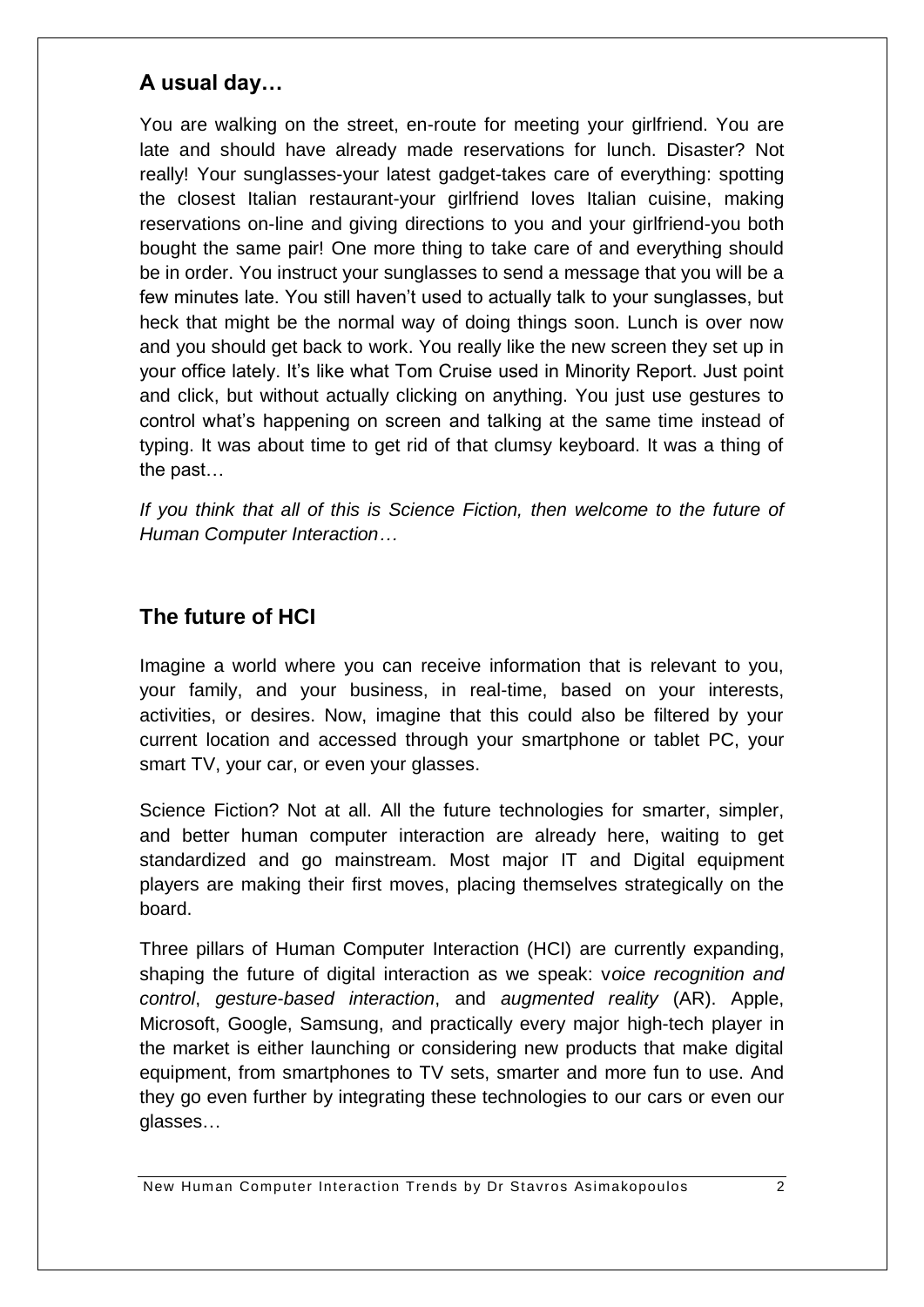#### **Voice recognition and control**

This is actually two-fold. First, transform the user's voice into workable text (speech to text) and then understand what the user has said. The latter introduces Artificial Intelligence (AI) into the HCI domain, bringing it back to life after so many vears. Apple is pioneering this with the introduction of [Siri](http://www.apple.com/iphone/features/siri.html) in the new iPhone 4S.

With Siri, you can literally talk to the device and perform various tasks, such as scheduling an appointment or sending an email, by using natural language. Obviously, it cannot fully replace the existing touch interface due to limitations, in terms of functionality and practicality, but it's well on track for initiating the next big thing in HCI, a completely touch-free interaction.

#### **Gesture based interaction**

It's safe to say that great attention was brought to this kind of HCI after the launch of [Microsoft Xbox Kinect.](http://www.xbox.com/en-US/KINECT) One of the most [successful](http://en.wikipedia.org/wiki/Kinect#Sales) products of Microsoft, Kinect was soon recognized as perhaps the best wireless remote implementation for games against its rivals PS3 and Nintendo Wii, even though it came in last. As Microsoft says in Kinect's website, all you need is you. It didn't get long to understand that Kinect's applications go further than gaming. The first [business applications](http://www.microsoft.com/bizspark/kinectaccelerator) have started to appear as well and there are many that think that gesture based interaction could soon replace the mouse as the standard pointing device exactly as voice dictation could replace the keyboard. Of course, these HCI implementations, such as Microsoft Kinect, that promote touch-free, gesture-based interaction, with incorporated facial recognition, work well in living room distance. Therefore, they might not be ideal for shorter ranges, for example, in front of your PC or mobile devices. However, the recent *Near Mode* of Microsoft Kinect can open up new possibilities even for closer distances.

### **Augmented reality**

That's a thrilling new area of HCI involving the integration of 'reality view' with digital content and action automations. There are many examples of AR but perhaps the most famous is the [Google Glass project.](http://www.youtube.com/watch?v=9c6W4CCU9M4)

Google's glasses aim to do what a smartphone does, but without using the phone. Essentially, we can interact with an Android device via hand gestures, voice, or head nodes, and thus use the glasses for answering video calls, checking into places, executing voice searches, taking photos and sharing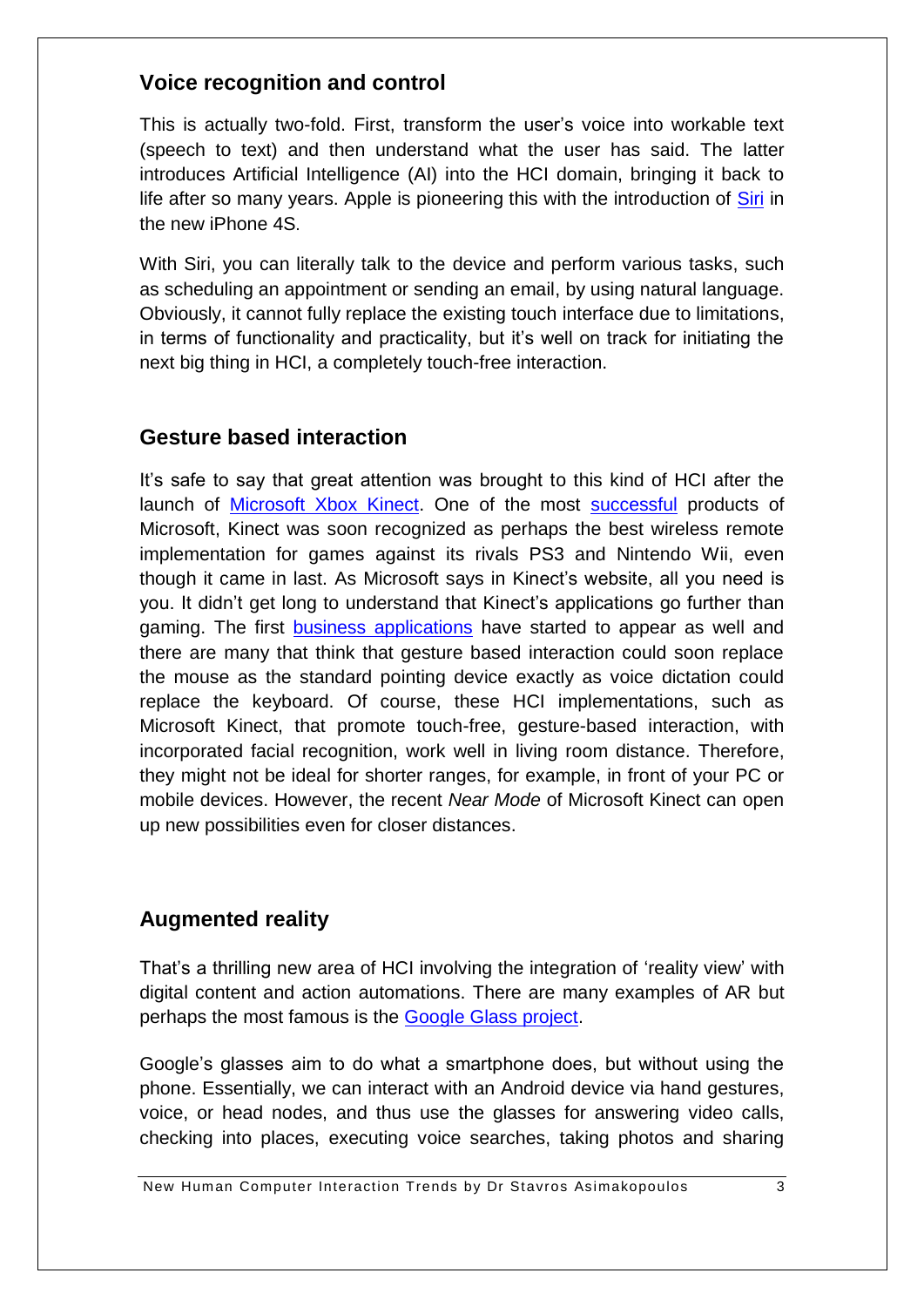them into G+ circles, getting walking directions, listening to music, watching videos, and much more. The Google Glass technology is a very futuristic one, not only because of its incredible capabilities, but because of its small size, compared to early prototypes of similar devices that can augment users' reality.

[Layar,](http://www.layar.com/what-is-layar/) a mobile browser, takes the AR concept into another level by making the print world clickable. Layar accesses multiple layers of AR content through the user's smartphone camera. The Layar browser views the surroundings through an application using the camera and then displays the augmented information to the user as he or she walks around. Thus, the information appears real time-even though it is not-as the software accesses multiple "layers" of data provided by developers, content providers, or printed media creators.

People may not fully depend on smartphones in the future as they have small screens. Hence AR capable contact lenses and glasses (e.g. Google Glasses) are more likely to take up the market sooner or later as they provide users with a better viewing experience. From a user experience point of view, AR coupled with Artificial Intelligence might be able to reduce the barrier between humans and electronic devices by providing additional useful information and improving our perception of the real world.

#### **A special note about Samsung**

Samsung is one of the largest manufacturers in the world of digital consumer equipment and the second largest smartphone manufacturer behind Apple. Its brand new Galaxy S III smartphone is considered by many as one of the best Android implementations in the world. [S-voice,](http://www.youtube.com/watch?v=61I97JKORDE) released by Samsung exclusively on the Samsung Galaxy S III, allows users to do certain tasks through voice that can ordinarily be accomplished by using their fingers.

But Samsung has one particular advantage that Apple doesn't have- at least for now: a huge audience coming from its successful consumer electronics division including home theaters, TVs, and other digital equipment. The new [Samsung Smart TVs,](http://www.samsung.com/us/2012-smart-tv/#journey) incorporate some of the hottest HCI trends mentioned before, including voice, gesture control, and face recognition. It seems that Samsung has all the necessary technologies in place and the right audience, too. On the other hand, Apple, even after Android's successful launch, still has the most applications in its App store and rumor has it that the [new Apple](http://www.businessinsider.com/what-is-apple-tv-2012-3?goback=%2Egmp_145854%2Egde_145854_member_87400101%2Egmp_145854%2Egde_145854_member_98857783)  [TV-](http://www.businessinsider.com/what-is-apple-tv-2012-3?goback=%2Egmp_145854%2Egde_145854_member_87400101%2Egmp_145854%2Egde_145854_member_98857783)a real TV set, not the media player-is under way, and could be launched as early as next year.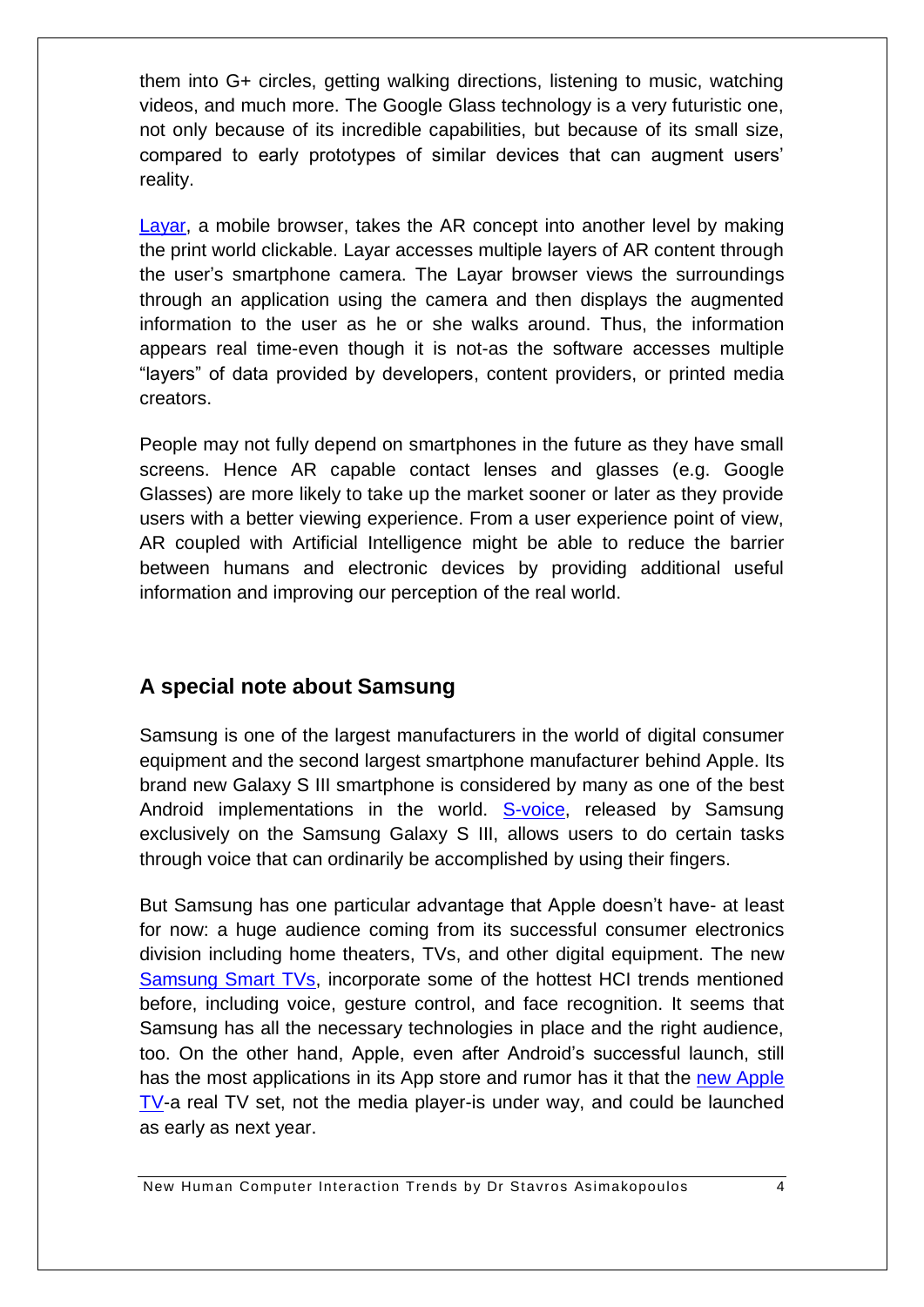#### **User Interfaces trends to watch out in the future**

**Integrated voice control**: Intel has announced a partnership with Nuance, which is expected to bring voice control to laptops. According to reports, the voice control will be built into the computers and will be able to learn users' accents.

**Smart cars:** New HCI trends-especially augmented reality-will capture the interest of many car manufacturers in their attempt to differentiate their offering. GM is [experimenting](http://www.youtube.com/watch?v=9G4cYYlIaCc) with AR technology for backseat passengers and other manufacturers are expected to follow with offerings including games, location based services, or even accident prevention systems.

**Smart TVs**: more and more TV manufacturers will follow Samsung's lead unveiling products featuring voice and motion control. Samsung announced Smart TVs featuring both, along with facial recognition. TV manufacturers Lenovo, LG, and Samsung are all promising gesture and voice interfaces as replacements for TV remotes.

**New Apple TV**: Apple is also widely expected to unveil a Siri-controlled TV next year. This, unlike the current Apple TV, will be a real TV set-not a media player-that will communicate seamlessly with all Apple appliances and readily access available content. If successful, this will allow Apple to penetrate the consumer electronics market and change it forever.

**Microsoft Windows 8:** Microsoft sees its Metro UI (tiled visual touchable Windows 8 interface) as a key solution for cross-device user experience. It is also Microsoft's latest attempt to penetrate the mobile devices market after several unsuccessful tries.

**3D mobile interfaces:** Moreover, in the mobile area, 3D mobile interfaces are heating up. Apple is exploring a motion-based 3D user interface for iPhone as a new UI direction. Down the same road is Samsung's early release of the TouchWiz 3D mobile UI as well as HTC's new Evo 3D interface.